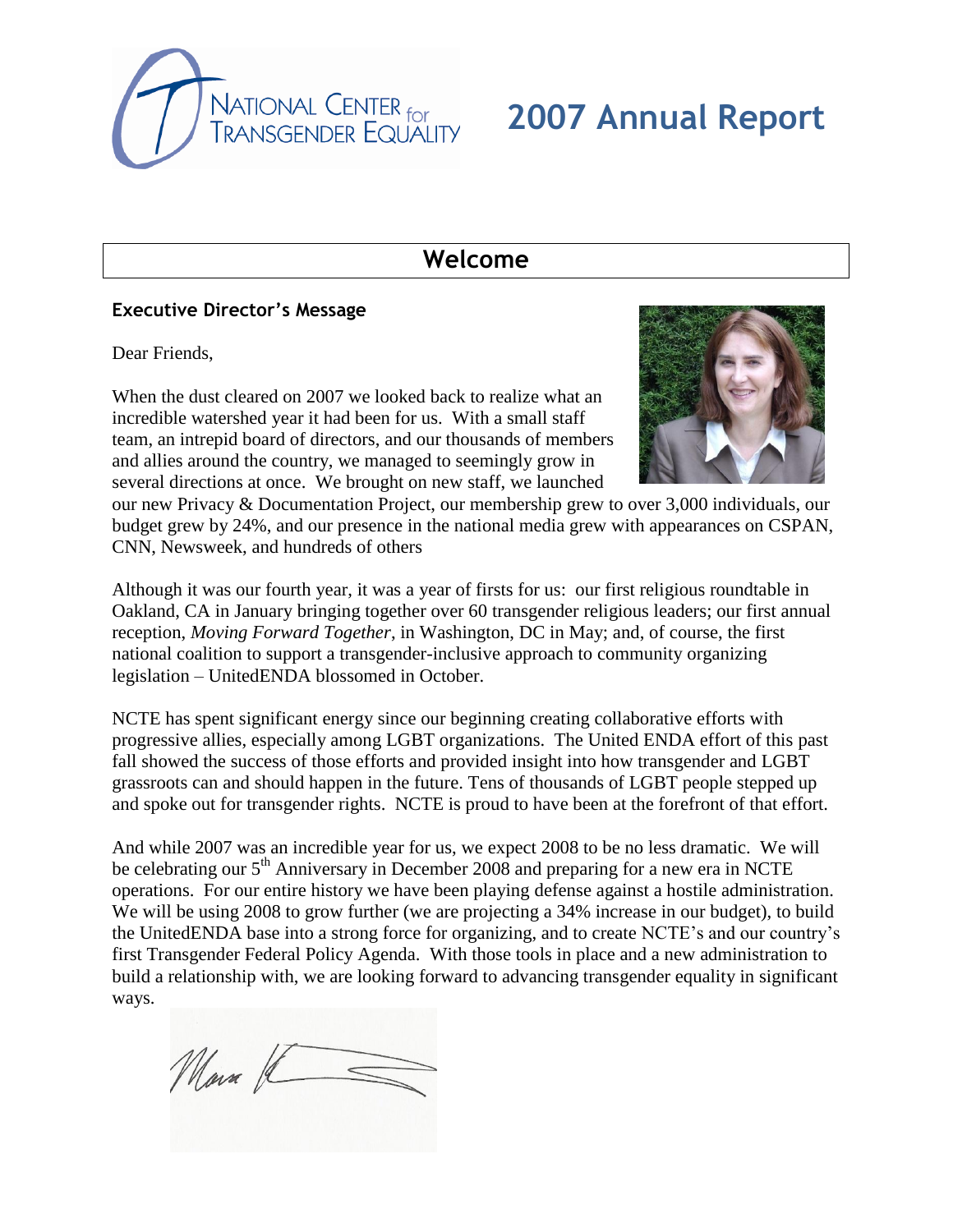## **Who We Are**

#### **Board of Directors**

Meredith Bacon, Chairperson, Omaha, NE Marcus Waterbury, Treasurer, Minneapolis, MN Steve Glassman, Philadelphia, PA Donna Cartwright, Baltimore, MD Amanda Simpson, Tucson, AZ Dana Beyer, Chevy Chase, MD Mara Keisling (ex officio), Washington, DC

#### **Staff Members**

Mara Keisling, Executive Director Stephanie White, Managing Director John Otto, Privacy & Documentation Program Manager Justin Tanis, Program Manager

#### **Mission**

The National Center for Transgender Equality is a national social justice organization devoted to ending discrimination and violence against transgender people through education and advocacy on national issues of importance to transgender people.

By empowering transgender people and our allies to educate and influence policymakers and others, NCTE facilitates a strong and clear voice for transgender equality in our nation's capital and around the country.

## **Accomplishments**

#### **Organizing and Empowerment**

Inherent in our mission of "ending discrimination and violence against transgender people through education and advocacy" is the need to build the political power to succeed. This year we had several accomplishments in the realm of organizing and empowerment:

- Assisted in the creation of organizing and policy efforts in several states including New Hampshire, Wisconsin and Nevada, where no organized transgender-specific policy efforts had existed;
- Conducted town hall meetings, policy briefings and workshops in over forty locations around the country;
- Co-convened the first annual transgender religious Leadership Summit with the Center for Gay and

"My internship with NCTE was a fantastic experience. I had the opportunity to be at the center of the LGBT movement, not only working, but listening to conversations among people from leading LGBT organizations, and seeing how their strategic thinking played out nationally."

*Jaan Williams, Bard College Summer Intern 2007*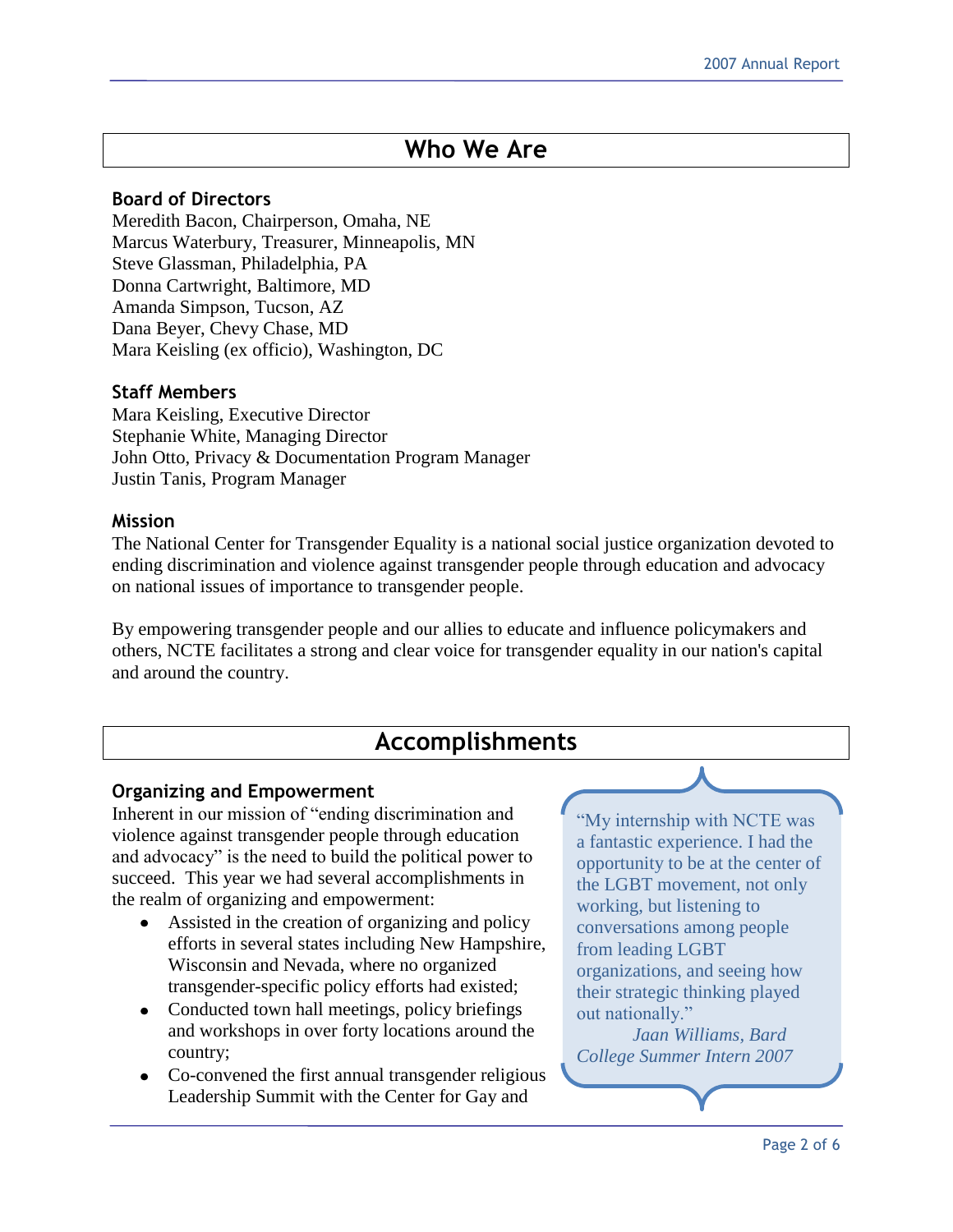

Lesbian Studies at the Pacific School of Religion—the conference brought together more than 60 transgender and allied religious leaders to advance the discussion on working with people of faith to advance the cause of transgender equality; and

• Convened a roundtable on creating a transgender federal health agenda with the National Coalition for LGBT Health. Twenty transgender and allied health advocates met to begin creating a formalized (though dynamic) health agenda and the collaborative structures to implement it.

• Provided leadership in the creation and

management of the UnitedENDA coalition which brought together almost 400 local, state and national LGBT organizations to advancec transgender and LGBT human rights.

#### **Public Education**

As the only staffed national organization focused specifically on transgender equality, NCTE is in high demand from the media to help provide education and context on many related topics. We conducted hundreds of background and on-the-record media interviews related to a broad range of transgender topics. These interviews generated thousands of media stories on the airwaves, the Internet and in print, including a Newsweek magazine cover story on transgender people, and virtually every major television talk show. Additionally we consulted on and/or managed the media related to the coming out of several high profile transgender people.

In addition to public education through the media, we have also provided more direct education in a few venues. We provided training for several corporations around transgender people in the workplace including conversations with leadership of both Target and WalMart. Additionally, through town hall meetings and workshops, we've spoken with about 3,000 people in the past twelve months.

Finally, by producing publications and information guides, we educate many more people. This year, we have created and distributed the following manuals and guides:

- Overcoming Voting Obstacles
- Social Security Administration "No-Match Letter" Guide for Lawmakers
- Making Your Voice Heard: A Transgender Guide to Educating Congress

#### **Collaboration**

Throughout our history, NCTE has had a strong practice of collaboration and this year we have particularly excelled in that arena. NCTE took a leadership role in the creation and building of several significant collaboration structures within the LGBT movement. Those include a biweekly LGBT policy directors meeting and "United ENDA," a 350+ organization collaborative organizing effort aimed at leveraging grassroots power to accomplish mutual policy goals.

The impact of our work in creating and leading "United ENDA," has two elements. First, we successfully worked together to influence federal policy from the grassroots for the first time.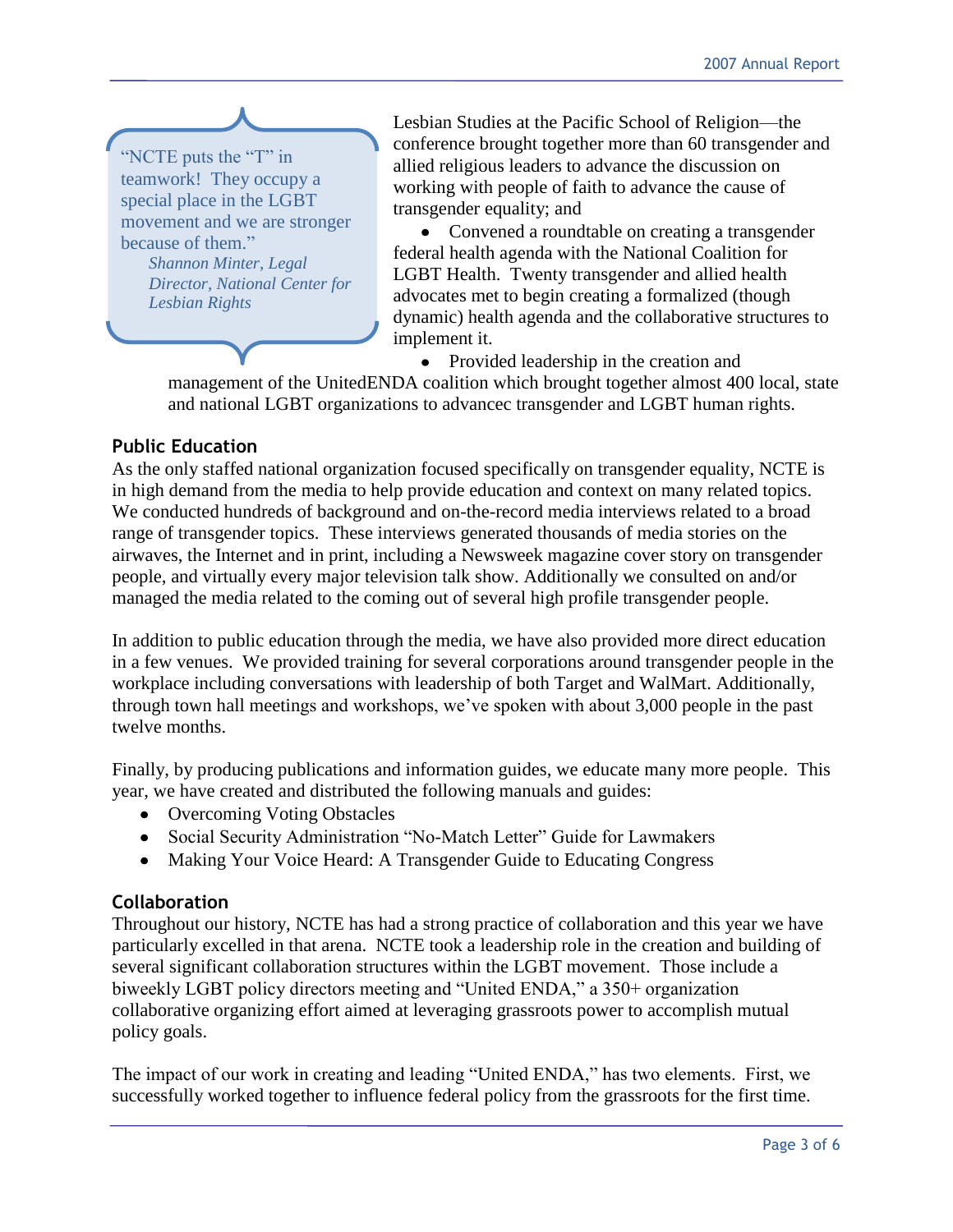More importantly, we have established a new model for the LGBT movement to work together and secured the commitment from key leaders of the coalition to formalize our relationship and expand the work for the future.

Working in collaboration directly with scores of LGBT and other progressive organizations and indirectly with many others, we collaborated on impacting policy, issuing needed publications, convening important meetings an developing policy and public education agendas.

## **Public Policy Impact**

After four plus years of building our organization and strengthening the movement, we are now in position to have regular impact on public policies that affect transgender people. We took a big step forward in our organizational development this year with the launch of our Privacy & Documentation Project in July. In just the past six months, NCTE has been able to successfully influence the federal rulemaking policy at the Department of Homeland Security around implementation of the Real ID Act. By doing so, we have spared transgender people onerous federal guidelines for gender and name changes on state driver licenses.

We consulted on organizing and legislative strategy in several local and state efforts to protect transgender employment. In Indiana we worked with the state Bureau of Motor Vehicles (BMV) to reverse a gender change policy that threatened the revocation of approximately 10,000 transgender driver licenses.

## **Future Goals**

Looking towards the next year and beyond, we plan to: focus on strengthening and formalizing the United ENDA network so that we are positioned for the next round of discussions; create a Federal Policy Agenda for Transgender Americans to influence the agenda of the new Administration; continue to educate and engage policy decision-makers; initiate a new transgender policy conference for grassroots leaders around the country; continue our annual reception *Moving Forward Together* to honor our allies; and improve our internal operations to handle our continued growth. Finally, to help fund all this, we are launching a major fundraising initiative around our five-year anniversary in December, 2008.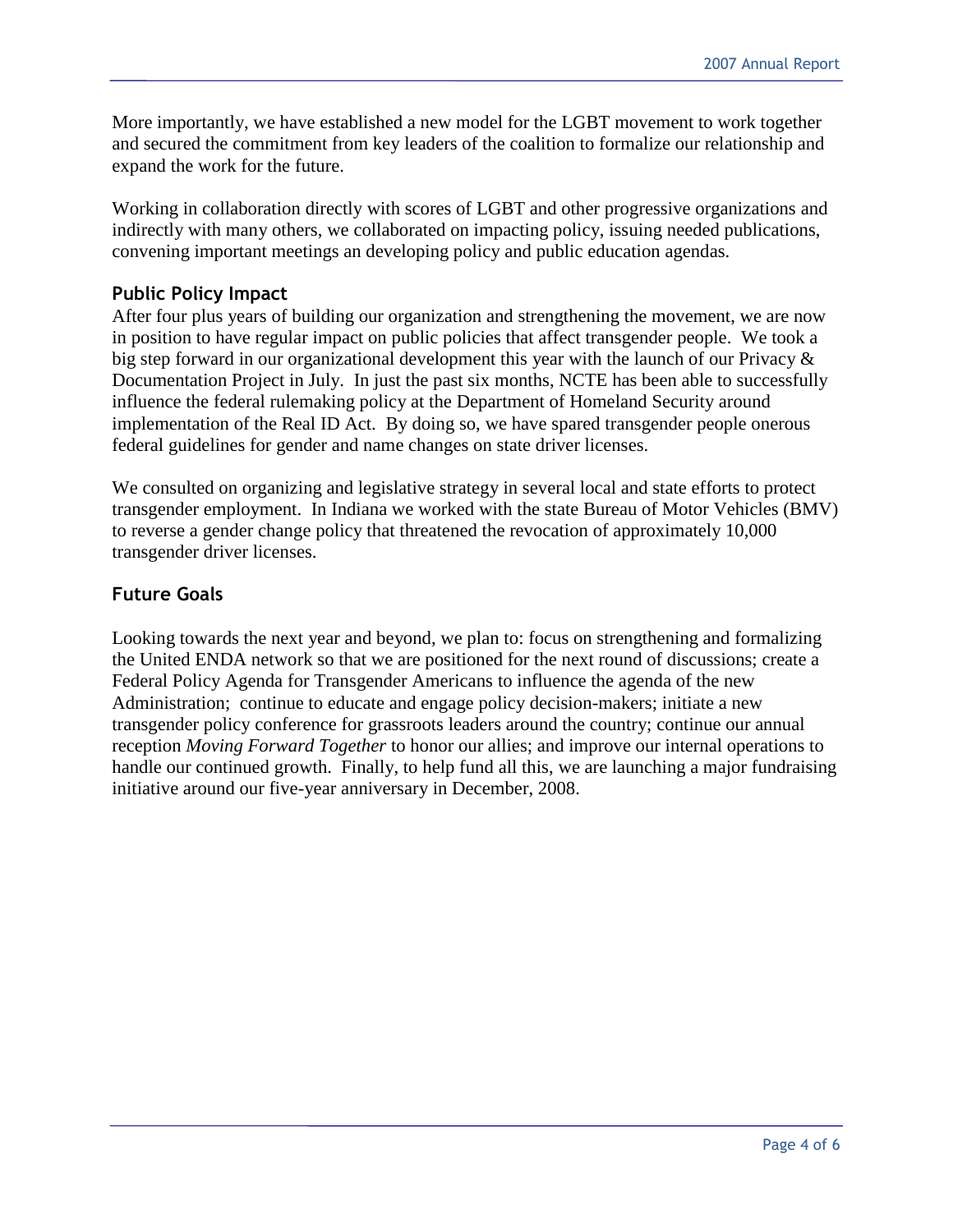# **Treasurer's Report**

## **Balance Sheet FY 2007**

|                                             | <u>Dec 31, 07</u>     |  |  |  |  |  |  |
|---------------------------------------------|-----------------------|--|--|--|--|--|--|
| <b>ASSETS</b>                               |                       |  |  |  |  |  |  |
| <b>Current Assets</b>                       |                       |  |  |  |  |  |  |
| Checking/Savings<br>1000 · Checking         | 67,791.58             |  |  |  |  |  |  |
| 1020 · Petty Cash                           | 296.81<br>68,088.39   |  |  |  |  |  |  |
| <b>Total Checking/Savings</b>               |                       |  |  |  |  |  |  |
| <b>Other Current Assets</b>                 |                       |  |  |  |  |  |  |
| $1340 \cdot$ Grants                         |                       |  |  |  |  |  |  |
| Receivables<br>1350 · Contribution          | 40,000.00<br>2,000.00 |  |  |  |  |  |  |
| Receivables                                 |                       |  |  |  |  |  |  |
| <b>Total Other Current Assets</b>           | 42,000.00             |  |  |  |  |  |  |
| <b>Total Current Assets</b>                 | 110,088.39            |  |  |  |  |  |  |
| <b>Fixed Assets</b>                         |                       |  |  |  |  |  |  |
| $1500 \cdot$ Fixed assets                   |                       |  |  |  |  |  |  |
| 1502 · Equipment<br>1590 · Accumulated      | 9,011.58              |  |  |  |  |  |  |
| depreciation                                | -3,666.96             |  |  |  |  |  |  |
| Total 1500 · Fixed assets                   | 5,344.62              |  |  |  |  |  |  |
| Total Fixed Assets                          | 5,344.62              |  |  |  |  |  |  |
| <b>Other Assets</b>                         |                       |  |  |  |  |  |  |
| 1400 · Prepaid<br><b>Total Other Assets</b> | 5,803.20<br>5,803.20  |  |  |  |  |  |  |
|                                             |                       |  |  |  |  |  |  |
| <b>TOTAL ASSETS</b>                         | 121,236.21            |  |  |  |  |  |  |
| LIABILITIES & EQUITY                        |                       |  |  |  |  |  |  |
| Liabilities<br><b>Current Liabilities</b>   |                       |  |  |  |  |  |  |
| <b>Accounts Payable</b>                     |                       |  |  |  |  |  |  |
| 2000 · Accounts                             |                       |  |  |  |  |  |  |
| payable                                     | 1,701.12              |  |  |  |  |  |  |
| <b>Total Accounts Payable</b>               | 1,701.12              |  |  |  |  |  |  |
| <b>Total Current Liabilities</b>            | 1,701.12              |  |  |  |  |  |  |
| Total Liabilities                           | 1,701.12              |  |  |  |  |  |  |
| Equity                                      |                       |  |  |  |  |  |  |
| 3900 · Retained Earnings                    | 27,903.27             |  |  |  |  |  |  |
| Net Income                                  | 91,631.82             |  |  |  |  |  |  |
| <b>Total Equity</b>                         | 119,535.09            |  |  |  |  |  |  |
| <b>TOTAL LIABILITIES &amp; EQUITY</b>       | 121,236.21            |  |  |  |  |  |  |

# **Income and Expense FY 2007**

| Income<br>$4000 \cdot$ Individual<br>contributions<br>$4110 \cdot$ Restricted<br>Contribution<br>4150 · Foundation<br>contributions<br>$42000 \cdot$ Grants | 87,408.91<br>1,200.00<br>7,071.32<br>243,525.00 |  |  |
|-------------------------------------------------------------------------------------------------------------------------------------------------------------|-------------------------------------------------|--|--|
| 4400 · Event Income                                                                                                                                         | 5,275.00                                        |  |  |
| 4700 · Misc Income                                                                                                                                          | 94.73                                           |  |  |
| <b>Total Income</b>                                                                                                                                         | 344,574.96                                      |  |  |
| Expense                                                                                                                                                     |                                                 |  |  |
| $5010 \cdot$ Salary                                                                                                                                         | 131,473.12                                      |  |  |
| 5100 · Payroll Taxes                                                                                                                                        | 11,557.19                                       |  |  |
| 5200 · Employee Benefits                                                                                                                                    | 15,248.72                                       |  |  |
| 6000 · Advertising Expense                                                                                                                                  | 200.00                                          |  |  |
| $6010 \cdot$ Bank charges/CC fees                                                                                                                           | 1,254.27                                        |  |  |
| 6020 · Conference fees                                                                                                                                      | 420.00                                          |  |  |
| 6030 · Consultants                                                                                                                                          | 23,617.99                                       |  |  |
| $6040 \cdot$ Interns<br>6100 · Food-NCTE meetings/<br>trainings                                                                                             | 3,000.00<br>5,791.63                            |  |  |
|                                                                                                                                                             |                                                 |  |  |
| $6210 \cdot$ Honararium                                                                                                                                     | 750.00                                          |  |  |
| 6220 · Insurance<br>$6260 \cdot$ Office equipment-<br>small                                                                                                 | 203.49<br>300.00                                |  |  |
| 6270 · Payroll fees                                                                                                                                         | 1,869.94                                        |  |  |
| $6280 \cdot$ Postage                                                                                                                                        | 916.86                                          |  |  |
| 6290 · Publications<br>6300 · Printing-Program                                                                                                              | 13.69                                           |  |  |
| services                                                                                                                                                    | 2,928.58                                        |  |  |
| 6320 · Professional Fees                                                                                                                                    | 7,910.50                                        |  |  |
| 7010 · Rent                                                                                                                                                 | 20,801.03                                       |  |  |
| 7030 · Supplies                                                                                                                                             | 2,204.16                                        |  |  |
| 7050 · Staff recruitment                                                                                                                                    | 25.00                                           |  |  |
| 7120 · Telecommunications                                                                                                                                   | 6,636.15                                        |  |  |
| 7130 · Temporary hire                                                                                                                                       | 1,479.26                                        |  |  |
| 7200 · Travel & Meals                                                                                                                                       | 13,881.64                                       |  |  |
| 7220 · Website                                                                                                                                              | 459.92                                          |  |  |
| <b>Total Expense</b>                                                                                                                                        | 252,943.14                                      |  |  |
| <b>Net Income</b>                                                                                                                                           | <u>91,631.82</u>                                |  |  |